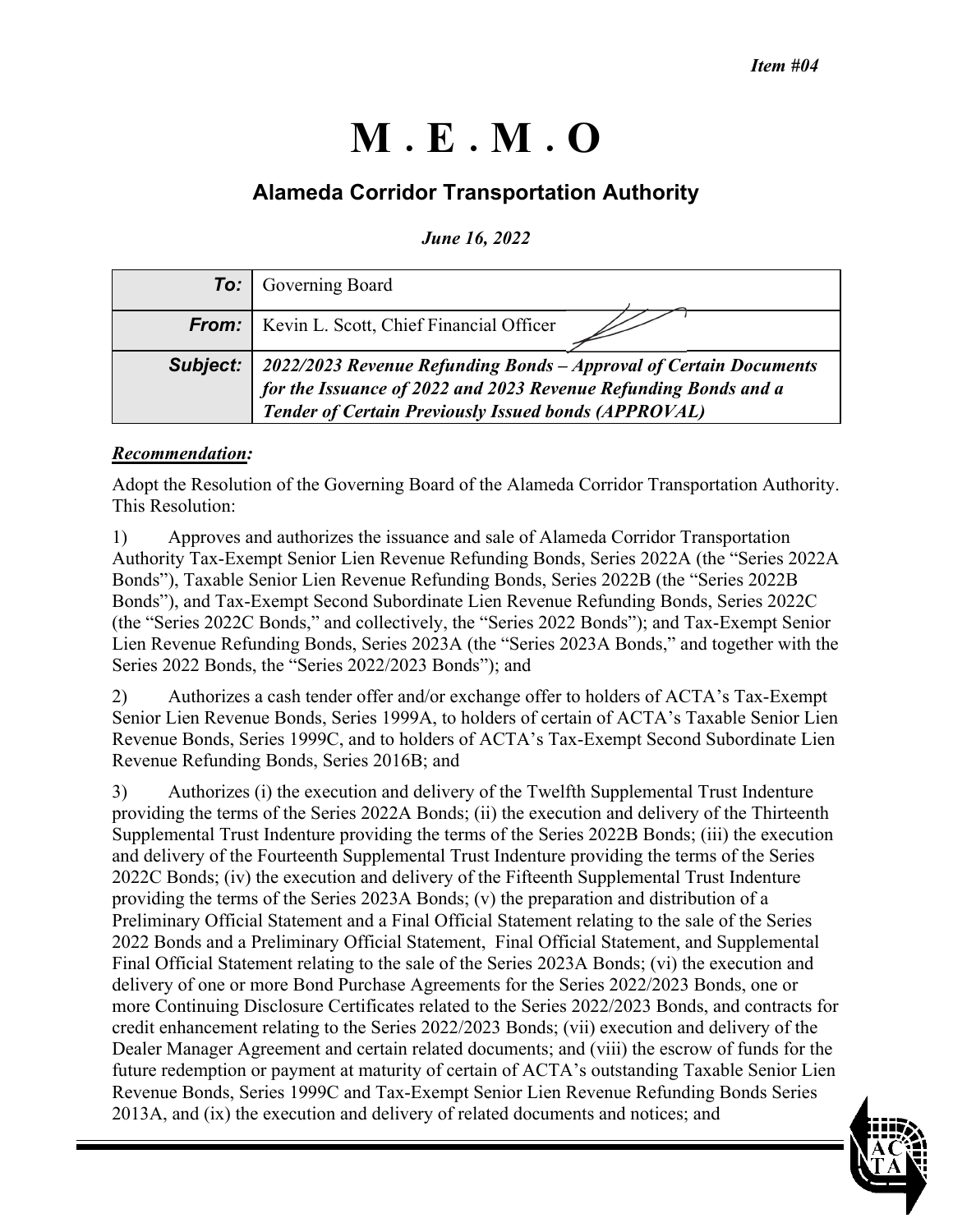4) Authorizes the Chief Executive Officer or the Chief Financial Officer, or their respective designees, acting individually, to take such other actions as are necessary or desirable in connection with the tender and exchange offers, the issuance of the Series 2022/2023 Bonds, and the necessary escrow arrangements, including payment of Costs of Issuance and any amendments to the 2000 Forward Delivery Agreement as may be necessary or appropriate in connection with the changes to ACTA's debt service obligations in connection with the refinancing.

# *Discussion:*

Since the COVID-19 crisis, San Pedro Bay Port TEU volume has grown significantly. However, ACTA Use Fee and Container Charge Revenues have not and are not forecasted to keep pace with growth in ACTA debt service payments. As a result, ACTA staff is proposing to restructure ACTA's outstanding debt in order to more closely align debt service payments with projected revenues and to reduce the need for potential future Port Shortfall Advances. Staff proposes a two-phase plan of finance. Phase 1 will be executed in 2022 and 2023 and to address shortfalls of revenue to expenses in the near term, 2022 through 2025. Phase 1 includes the defeasance of certain ACTA bonds and an offer to tender or exchange certain outstanding ACTA bonds to lower the cost of both the Phase 1 and Phase 2 transactions. Phase 2 is anticipated to occur in 2026 and would address shortfalls between 2026 and 2037. With regard to Phase 1 in 2022 and 2023, ACTA staff proposes to issue:

- Series 2022A Bonds to refund the 2022 maturity of the Series 2013A Bonds and to exchange for, or fund the purchase of, tendered Series 1999A Bonds;
- Series 2022B Bonds to refund the 2022 maturity of the Series 1999C Bonds and a portion of the 2029 maturity of the Series 1999C Bonds, and to exchange for, or fund the purchase of, tendered Series 1999C Bonds;
- Series 2022C Bonds to exchange for, or fund the purchase of, tendered Series 2016B Bonds and
- Series 2023A Bonds to refund all remaining 2013A bonds, maturing on or after October 1, 2023.

Costs of the transaction such as, but not limited to, insurance, transaction fees, information and tender agent fees, verification agent fees, rating agency fees, bond, tax and disclosure counsel, financial advisory fees, offering document preparation and closing will be funded from proceeds of the transaction. Total costs of the base case refunding of the 2022 maturity of the Series 2013A Bonds, the 2022 maturity of the Series 1999C Bonds and a portion of the 2029 maturity of the Series 1999C Bonds and all remaining 2013A bonds, maturing on or after October 1, 2023 are anticipated to be approximately \$2.45 million excluding bond insurance and surety fees, tender/exchange fees and underwriting charges and expenses.

#### *Principal 2022/2023 Bond Transaction Documents*

There are a number of transaction documents related to the Series 2022/2023 Bond financings which are attached in substantially final form for consideration by ACTA's Governing Board as follows:

 Governing Board Resolution for 2022/2023 Bonds (Transmittal 1): Approves and authorizes the issuance and sale of the Series 2022/2023 Bonds in an aggregate principal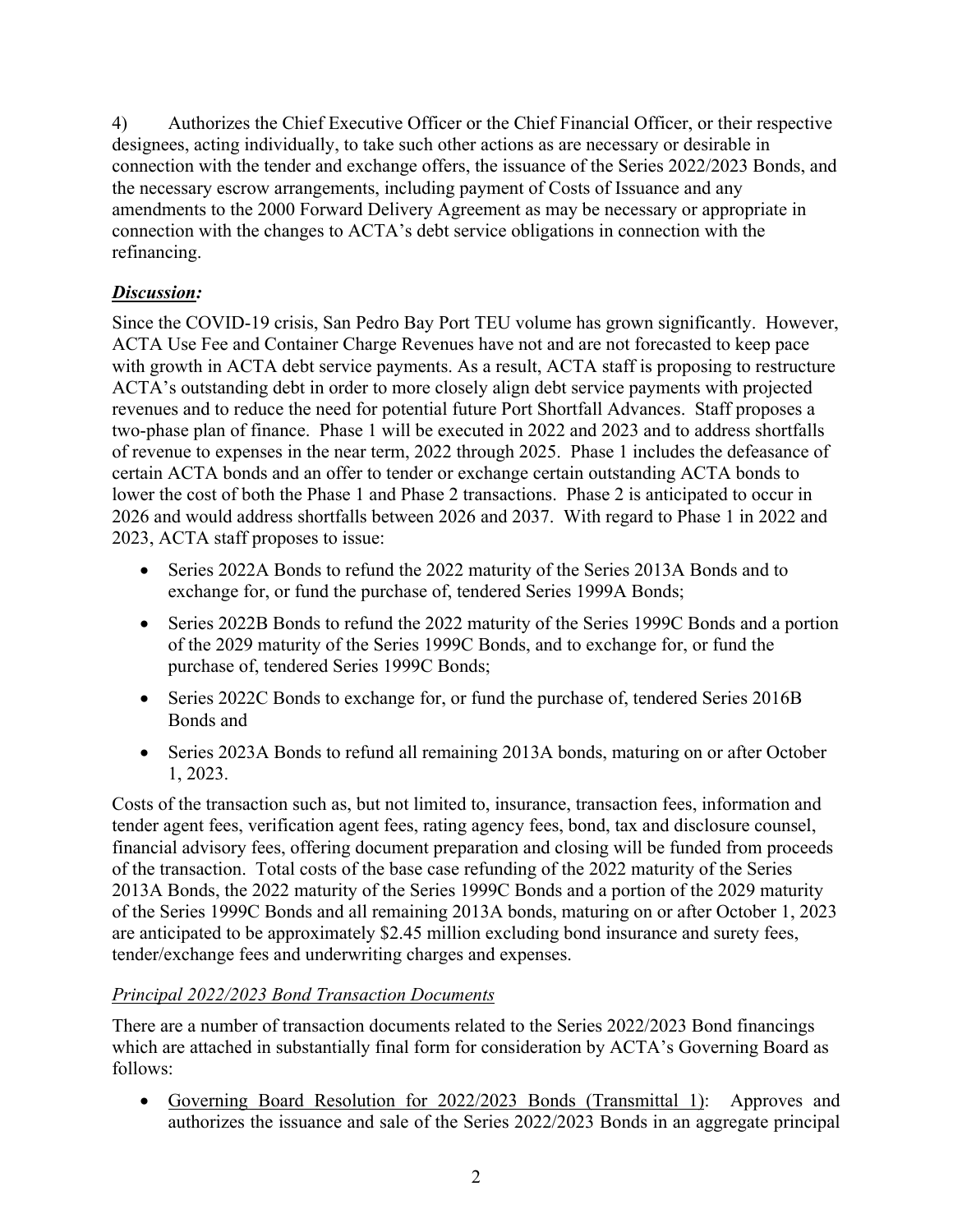amount not to exceed \$2.6 billion; Approves and authorizes the tender and exchange offer with respect to the Series 1999A Bonds, the Series 1999C Bonds, and the Series 2016B Bonds; Approves the forms of the primary financing documents and delegates to the CEO and CFO, or their designees, the ability to execute and deliver such documents with such changes as the CEO and CFO, or their designees, shall require or approve and such other ancillary documents necessary or desirable in connection with the transaction; Authorizes municipal bond insurance and debt service reserve surety policies for the Series 2022/2023 Bonds; Authorizes (a) the defeasance of the October 1, 2022 maturity of the Series 2013A Bonds and certain of the Series 1999C Bonds, (b) paying the purchase price for tendered Series 1999A Bonds and Series 2013A Bonds, if any (or the Series 2022A Bonds may be exchanged for Series 1999A Bonds or Series 2013A Bonds), (c) paying the purchase price for tendered Series 1999C Bonds, if any (or the Series 2022B Bonds may be exchanged for Series 1999C Bonds), (d) paying the purchase price for the Tendered Series 2016B Bonds, if any (or the Series 2022C Bonds may be exchanged for Series 2016B Bonds), and (d) refunding with the proceeds of the Series 2023A Bonds the Series 2013A Bonds maturing after October 1, 2023; Sets an outside limit for the true interest cost of the Series 2022/2023 Bonds to 8% and a maximum underwriters' discount of 0.7% of the aggregate par amount of the Series 2022/2023 Bonds. The maximum Dealer Manager fee will not exceed 0.4% of the aggregate par amount of the bonds, including the Series 1999A, Series 1999C, Series 2013A, and Series 2016B Bonds, that are offered for tender or exchange and accepted by the Authority, plus out-of-pocket expenses.

- 2022 Dealer Manager Agreement (Exhibit B-1): Provides for the terms, conditions and compensation for the Dealer Managers, JP Morgan and RBC, in the execution of the tender or exchange of outstanding bonds, including the Series 1999A, Series 1999C, Series 2013A, and Series 2016B Bonds.
- 12th Supplemental Trust Indenture (Exhibit C-1): Authorizes the issuance of ACTA's Series 2022A Bonds which will be senior lien bonds under ACTA's existing Master Trust Indenture; the Series 2022A Bonds are expected to (a) defease to their maturity the October 1, 2022 maturity of the Series 2013A Bonds, (b) pay the purchase price for tendered Series 1999A Bonds and Series 2013A bonds, if any (or the Series 2022A Bonds may be exchanged for Series 1999A or Series 2013A Bonds). The 12th Supplement contemplates that, subject to market conditions, a debt service reserve surety may be provided by a bond insurer.
- 13th Supplemental Trust Indenture (Exhibit C-2): Authorizes the issuance of ACTA's Series 2022B Bonds which will be senior lien bonds under ACTA's existing Master Trust Indenture; the Series 2022B Bonds are expected to be used to (a) defease to their maturity the October 1, 2022 maturity of the Series 1999C Bonds and to their sinking fund redemption dates a portion of the October 1, 2029 maturity of the 1999C Bonds, and (b), pay the purchase price for tendered Series 1999C Bonds, if any (or the Series 2022B Bonds may be exchanged for Series 1999C Bonds). The 13th Supplement also contemplates that, subject to market conditions, a debt service reserve surety may be provided by a bond insurer.
- 14th Supplemental Trust Indenture (Exhibit C-3): Authorizes the issuance of ACTA's Series 2022C Bonds which will be second subordinate lien bonds under ACTA's existing Master Trust Indenture; the Series 2022C Bonds are expected to be used to pay the purchase price for the Tendered Series 2016B Bonds, if any (or the Series 2022C Bonds may be exchanged for Series 2016B Bonds) The 14th Supplement also contemplates that,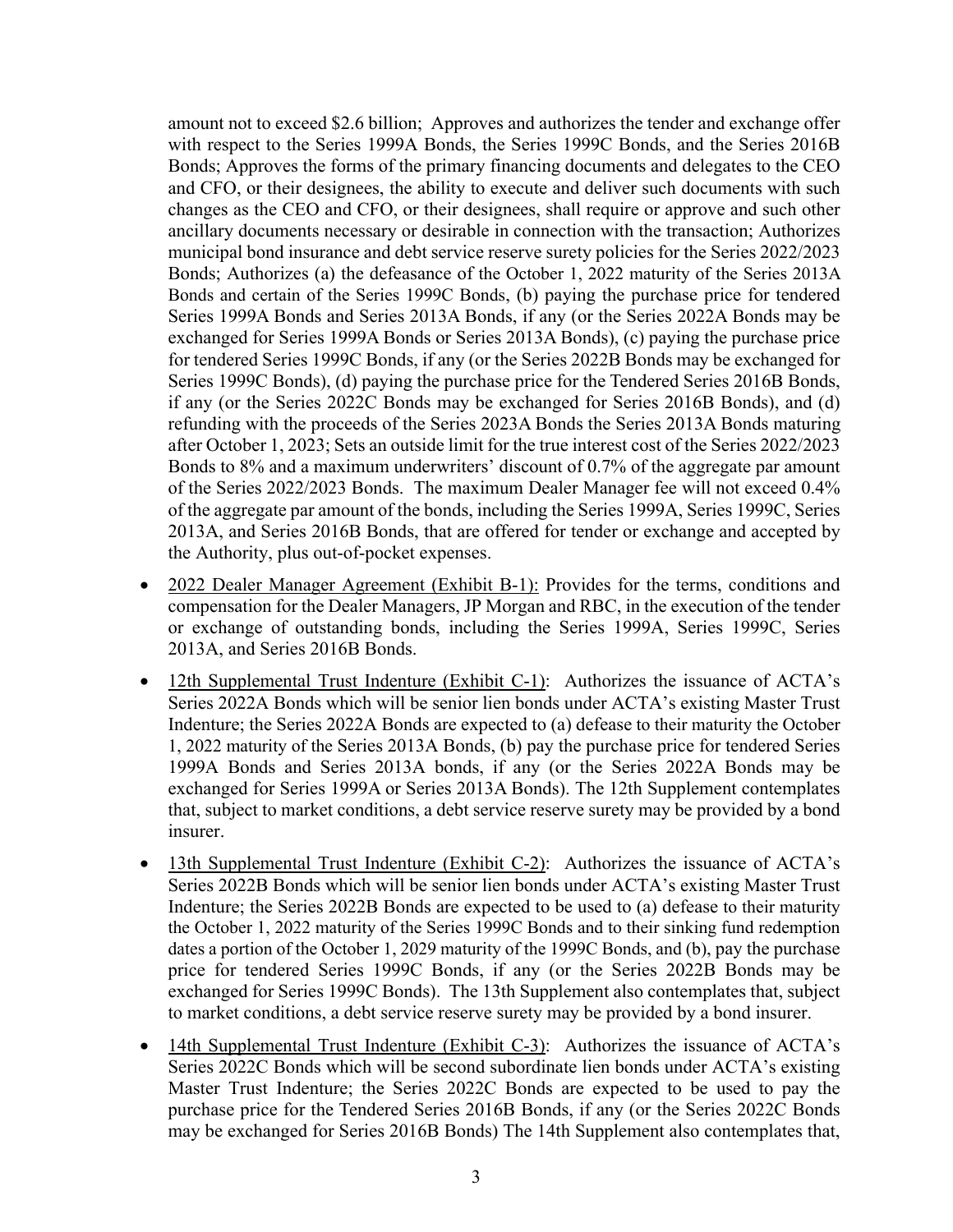subject to market conditions, a debt service reserve surety may be provided by a bond insurer. Depending on the results of the tender and exchange process with respect to the Series 2016B Bonds, the Series 2022C Bonds may not be issued.

- 15th Supplemental Trust Indenture (Exhibit C-4): Authorizes the issuance of ACTA's Series 2023A Bonds - Forward Delivery which will be senior lien bonds under ACTA's existing Master Trust Indenture; the Series 2023A Bonds will be used to refund the 2013A Bonds not tendered or exchanged and maturing on or after October 1, 2023. The 15th Supplement also contemplates that, subject to market conditions, a debt service reserve surety may be provided by a bond insurer.
- 2022/2023 Bond Purchase Agreements (Exhibits D-1 and D-2): Provide for the sale and distribution of the Series 2022 Bonds and the sale and forward delivery of the Series 2023A Bonds by the underwriters designated therein; Designates J.P. Morgan Securities, LLC as lead underwriter.
- 2022/2023 Preliminary Official Statement and Final Official Statements (Exhibits E-1 and E-2): Discloses to investors the terms of the 2022/2023 Bonds and other material information concerning ACTA's Bonds and the Alameda Corridor Project, including the Ports' and Railroads' obligations under the Use and Operating Agreement and other relevant documents.
- Escrow Agreement (Exhibit F): Provide for the establishment and funding of escrow accounts for the purpose of defeasing the applicable Series 1999C Bonds and Series 2013A Bonds. Requires the execution of escrow purchases by the selected escrow bidding agent and the delivery of verification reports by an independent certified public accountant verifying that the amounts deposited in the escrow accounts (and earnings thereon) will be sufficient to defease the applicable Series 2022/2023 Bonds upon redemption or maturity, as applicable.
- Continuing Disclosure Certificates (Exhibit G): Provides that ACTA, and each Port, will provide certain financial and operating information to bondholders annually in accordance with SEC Rule 15c2-12. Similar agreements will be entered into by BNSF and UP.

# *Schedule*

By the June 16, 2022 meeting of ACTA's Governing Board, and assuming approval of the Resolution, the Harbor Commissions of each Port will have considered approval of a Resolution, Letter of Representation, and Continuing Disclosure Certificate in connection with the restructuring transaction. In addition, ACTA and its consultants will have met with rating agencies, negotiated terms for bond insurance and a debt service reserve fund surety, if applicable, and taken other actions set forth in the Resolution with respect to the offering and sale of the Series 2022/2023 Bonds. The tender and exchange offer will most likely occur in mid-June through mid-July 2022. The Series 2022/2023 Bond sale is currently scheduled for the week of July 17 with closing before the end of July 2022, and the settlement for the Series 2023A Bonds, which will be Forward Delivery Bonds, is scheduled for July 2023.

#### *Budget Impact:*

No budget appropriation is necessary at this time.